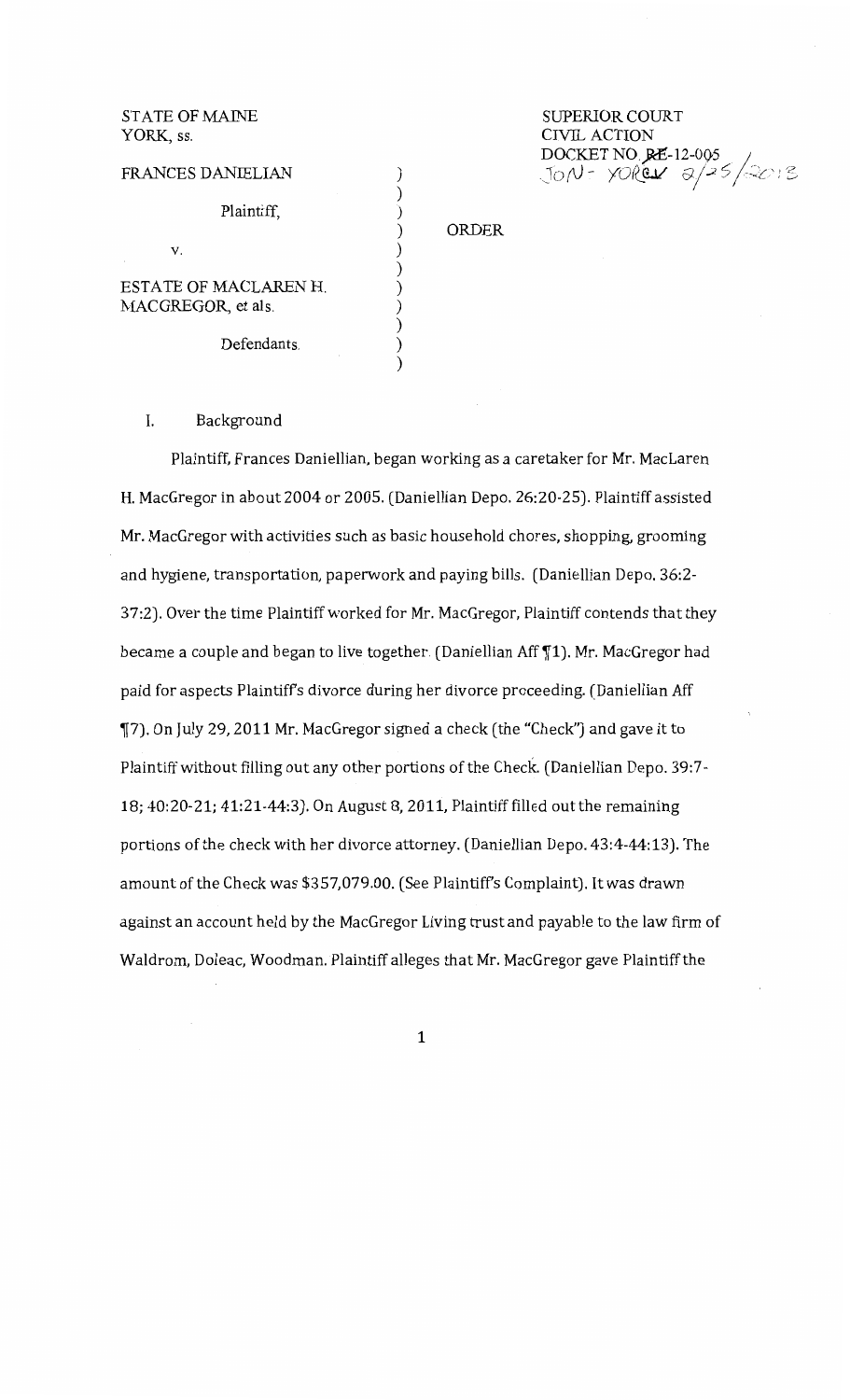money as a gift to satisfy the terms of her divorce settlement. (Daniellian Aff  $\P$ 12). The Check was not honored during Plaintiff's lifetime. (Plaintiff's Complaint Ex. A). Mr. MacGregor died on August 10, 2011.

Plaintiff filed this case on January 6, 2012 for Declaratory Judgment, Breach of Contract, Promissory Estoppel, Equitable Estoppel, Quantum Meruit, Conversion, Breach of Gift, and Interference with a Contractual Relationship. (Plaintiff's Complaint). All of Plaintiffs claims concern her ability to recover the amount of \$357,079.00 as she alleges Mr. MacGregor gifted to her by check prior to his death. Defendant now moves the Court for Summary Judgment

## II. Standard

When a Defendant moves for Summary Judgment, "the plaintiff must establish a prima facie case for each element of [the] cause of action that is properly challenged in the defendant's motion." Flaherty v. Muther, 2011 ME 32,  $\sqrt{38}$ , 171 A.3d 640, 652-653. The burden then shifts to the Defendant to show that there is no genuine issue of material fact. Summary Judgment is appropriate where no genuine issue of material fact exists and the moving party is entitled to judgment as a matter of law. Beal v. Allstate Ins. Co., 989 A. 2d 733, 738 (Me. 2010); Dyer v. Department of Transportation, 951 A.2d 821, 825 (Me. 2008). When reviewing a Motion for Summary Judgment, the Court reviews the parties' statements of material facts and the cited record evidence in the light most favorable to the non-moving party. Id.

A genuine issue of material fact exists where the fact finder must make a determination between differing versions of the truth. Reliance National Indemnity v.

2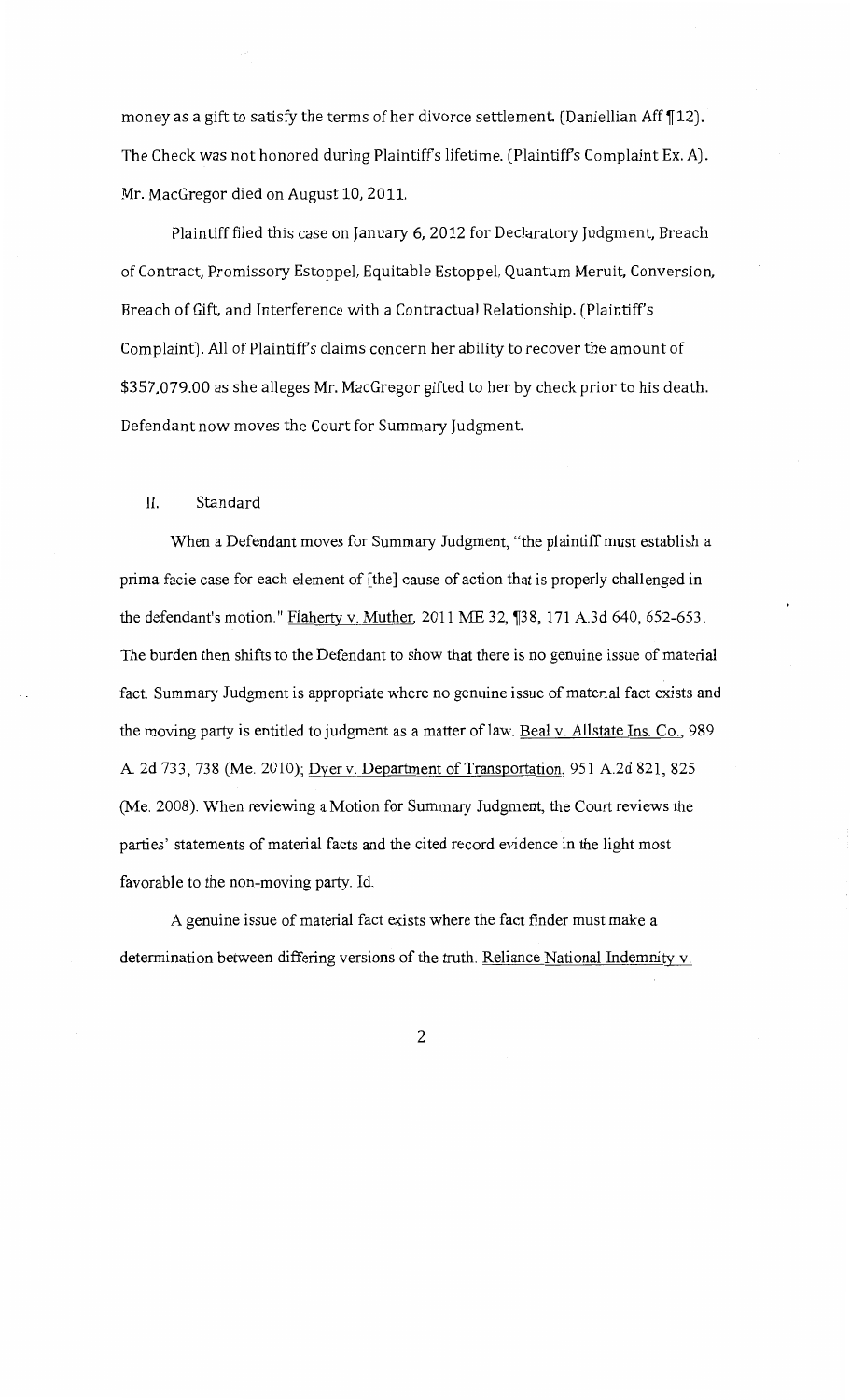Knowles Industrial Services Corp., 2005 ME 29, 17, 868 A.2d 220, 224, citing Univ. of Me. Found. V. Fleet Bank of Me., 2003 ME 20, ¶20, 817 A.2d 871, 877. Furthermore, "a fact is material if it could potentially affect the outcome of the case." Id.

#### III. Discussion

An inter vivos gift is "a gift of personal property made during the donor's lifetime and delivered to the donee with the intention of irrevocable surrendering control over the property." Black's Law Dictionary 758 (9th ed. 2009). In order to show that an inter vivos gift was made and that a plaintiff/donee is entitled to the inter vivos gift after the death of the donor, a plaintiff/ donee must show: "donative intent, delivery with intent to surrender present and future dominion, and acceptance by donee" Corey v. Corey, 2002 ME 132, 19, 803 A.2d 1014. Defendant argues that Plaintiff is unable to make a prima facie showing of any of the three elements of an inter vivos gift and therefore moves the court to grant Summary Judgment. Plaintiff argues that she has made a prima facie showing and that there are genuine issues of material fact to be determined by a jury.

### Donative Intent

In order to show donative intent of an inter vivos gift, Plaintiff must show donative intent. Donative intent is the donor's "intent to surrender dominion and control over the gift that is being made." Black's Law Dictionary 882 (9th ed. 2009). Defendant argues that Plaintiff cannot show donative intent because Plaintiff, not Mr. MacGregor, filled out all parts of the Check but for the signature line. Therefore,

3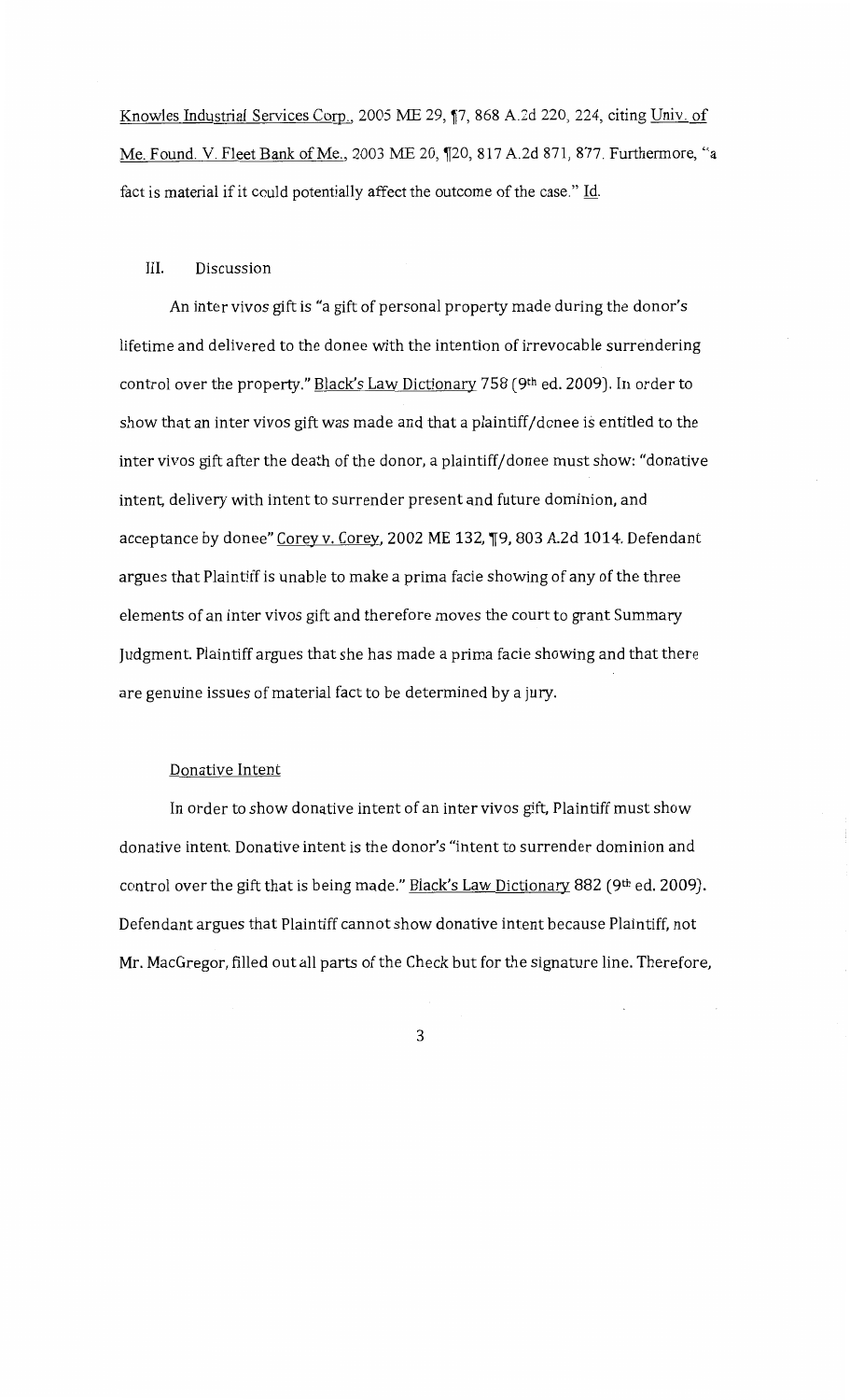Defendant argues, Mr. MacGregor did not have full knowledge of the Check and could not have had the intent to give Plaintiff the amount of the Check. Plaintiff alleges that she and Mr. MacGregor had discussed and agreed upon the amount of the gift and they had intentionally left the other spaces on the Check blank in order for Plaintiff to complete with her divorce attorney. The Court finds that whether Mr. MacGregor intended to give Plaintiff the amount of the Check for settlement of her divorce is a factual determination to be determined by a jury. This issue is not appropriate for Summary Judgment.

## Delivery

For a valid delivery of an inter vivos gift,

the giver must part with all present and future dominion over the property given. He cannot give it and at the same time retain ownership of it. There must be a delivery to the donee or to some one for the donee. And the gift must be absolute and irrevocable without any reference to its taking effect at some future period.

Norway Sav. Bank v. Merriam, 88 ME 146, 149, 33 A 840 (1895). For the gift in question to be valid, Mr. MacGregor had to intend to give up all claim to the funds at the time of delivery. Before the Court is a dispute as to the facts surrounding the intentions of Mr. MacGregor when he gave Plaintiff the check bearing only his signature. Delivery and Acceptance both depend upon the intentions of the parties, and as *such,* they are factual questions that must be determined by a jury. The Court finds that Summary Judgment on the matters of delivery and acceptance would be inappropriate.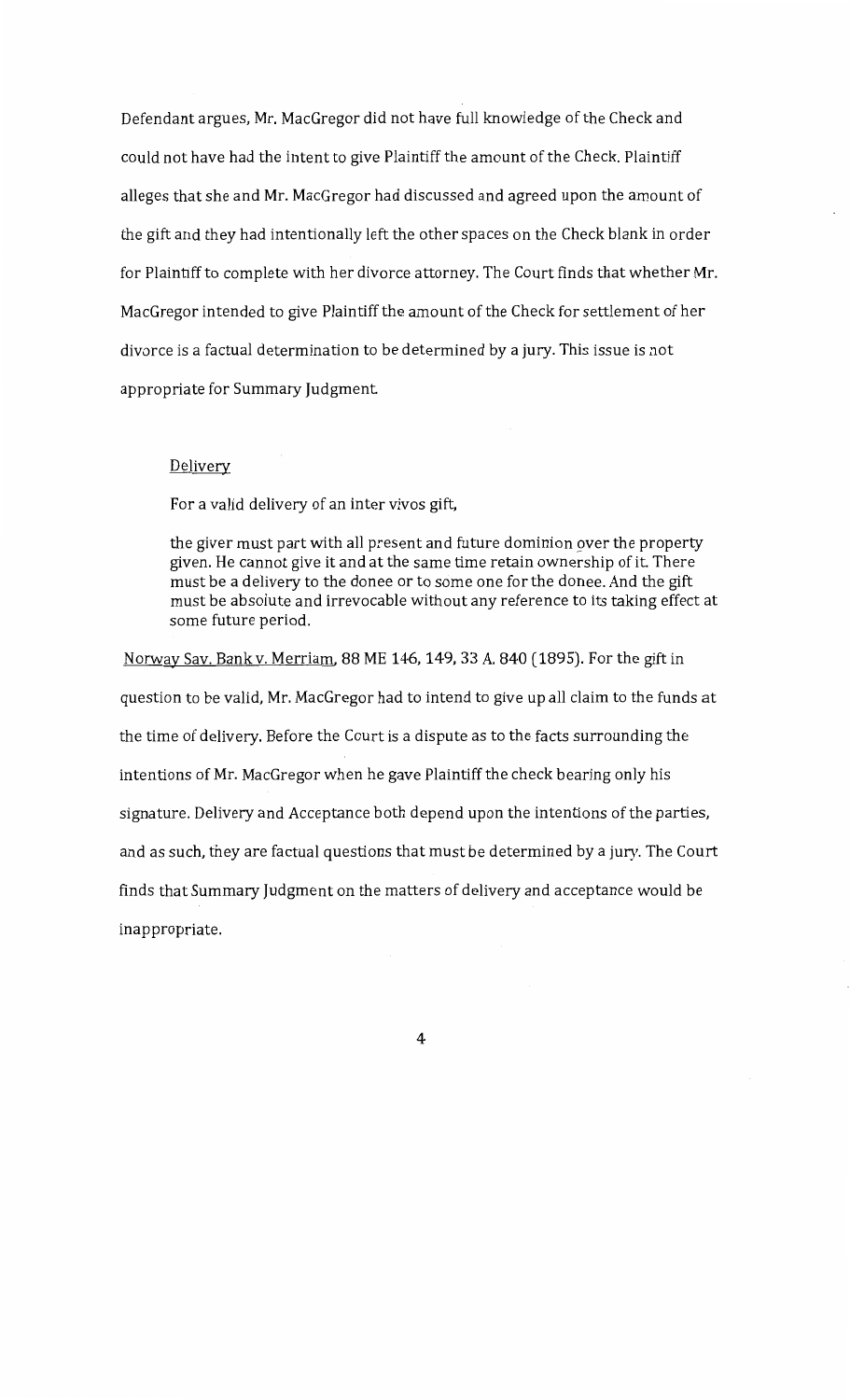IV. Conclusion

The Court DENIES Defendant's Motion for Summary Judgment.

DATED: February  $25, 2013$ 

John O'Neil, Jr. Justice, Superior Court

# *Is/* **John H. O'Neil**

 $\frac{1}{2}$ 

 $\hat{\boldsymbol{\cdot}$